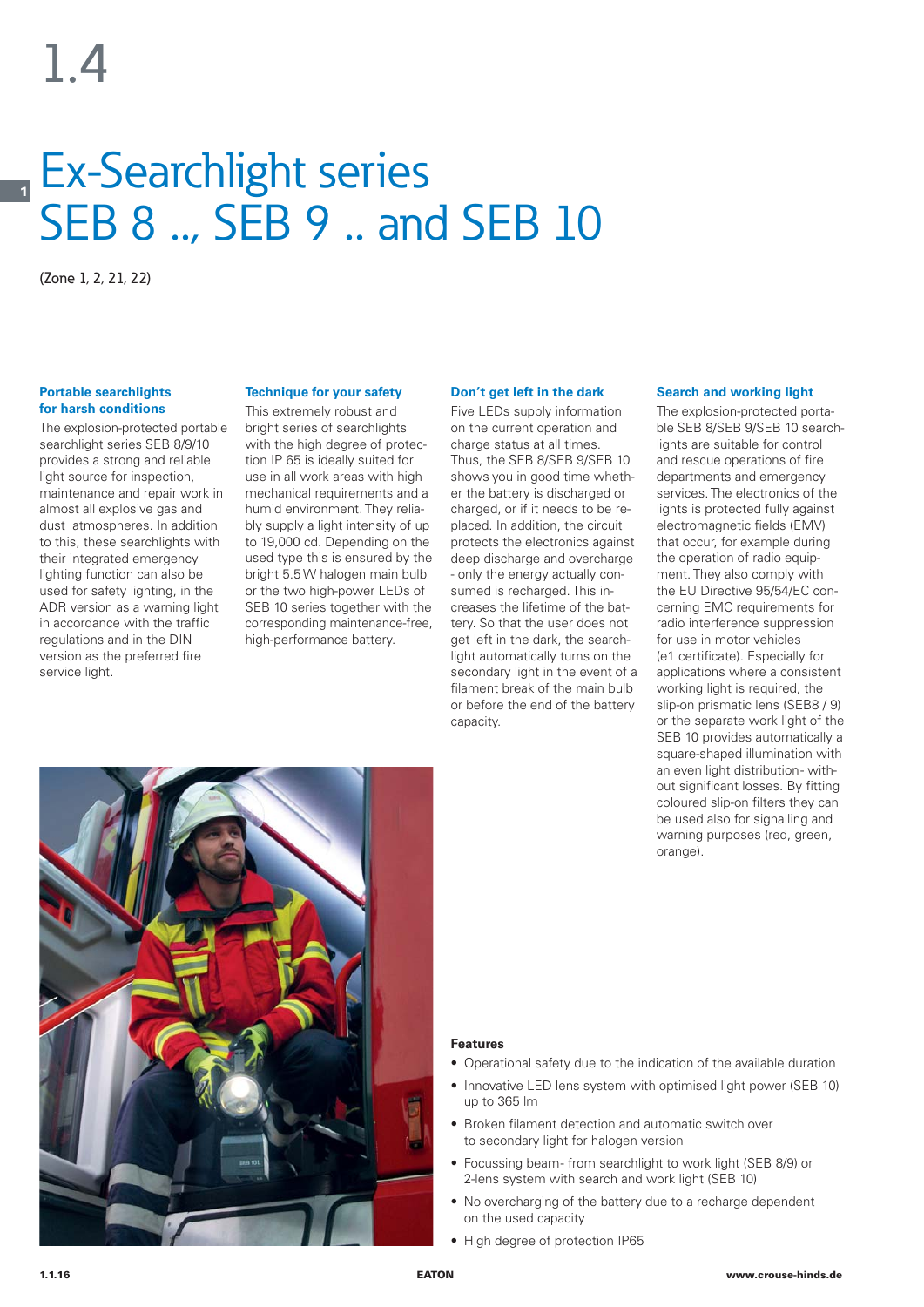

#### **SEB 10 - the LED solution**

The new SEB 10 / SEB 10 L series with innovative LED technology offers several innovations:

- 2-lens system for optimised light distribution (search / work light)
- Lithium iron phosphate battery with excellent energy density for long life
- Searchlight boost circuit for temporary increase of the light flow to approx. 150 %
- Safety circuit for low battery capacity, the current is reduced to 50%, resulting in a safety margin of approx. 30 - 60 min.
- Shock and vibration resistant construction - no broken filament possible.

Of course, all relevant standards of the latest generations are met. The use in fire brigade vehicles is possible due to the compliance with the latest DIN 14642.

### **Tailor-made charging technique**

Depending on the application, we offer different charging options for our searchlights. All versions can be charged by connecting them to the 10-33 V vehicle supply with our vibration-proof Kfz.90 vehicle charger, or the mains supply (230 V ~) with the LG 443 charge. The types SEB 8 L / SEB 8 L / SEB 9 L / SEB 10 L can also be charged directly at 230 V  $\sim$  mains by an integrated power supply with a connection cable in the head of the luminaire.

### **Approved searchlight for public forces**

Thanks to the universal application possibilities and the compliance with all relevant standards, the complete SEB series is suitable for control and rescue operations of fire departments and emergency services of all kinds.

Therefore, it is listed at almost all professional and volunteer fire brigades in Germany and has been very successfully for many years.

The robust, tried and tested technology in the high degree of protection IP 65 ensures reliable operation even under high mechanical stress and in a humid environment. The ergonomic one-hand operation ensures a user-friendly handling.

With the NiCd or NiMh battery and an operating time of 5.5 resp. 7 hours, the SEB 8/9 provides reassuring safety reserves on site and surpasses the requirements of the relevant standard by far. The SEB 10 has a powerful lithium iron phosphate battery and ensures 6 hours of operation.

Depending on the type of luminaire, the focussing from search to work light and a max. luminous intensity of 19,000 cd/ 12,000 cd or the new two-lens technology of the LED version is available. Thus, all required lighting tasks are met exactly according to the standard.

## **Approvals and test certificates**

These searchlights are the only ones of this kind to meet the construction and test standards listed below; they have been issued with the following approvals and test certificates:

- DIN14642 (German Institute for Standardisation) for explosion protected hand lamps with motor vehicle charger, edition 7/2011, for equipping fire brigade vehicles.
- EC Type Examination Certificate for explosion protection in explosive gas and dust atmospheres (ATEX Certificate)
- ECC type approval of the Federal Office for Motor Vehicles for meeting the requirements of the EMC Directive 95/54/ EC for use in motor vehicles (e1 certificate)
- Shock test report according to DIN EN 60068-2-27 for the use of the light fittings in fire brigade vehicles (DIN 1846-2:2001)
- General design approval of the Federal Office for Motor Vehicles for the use of the SEB 8 as a warning light (type SEB 8 ADR).



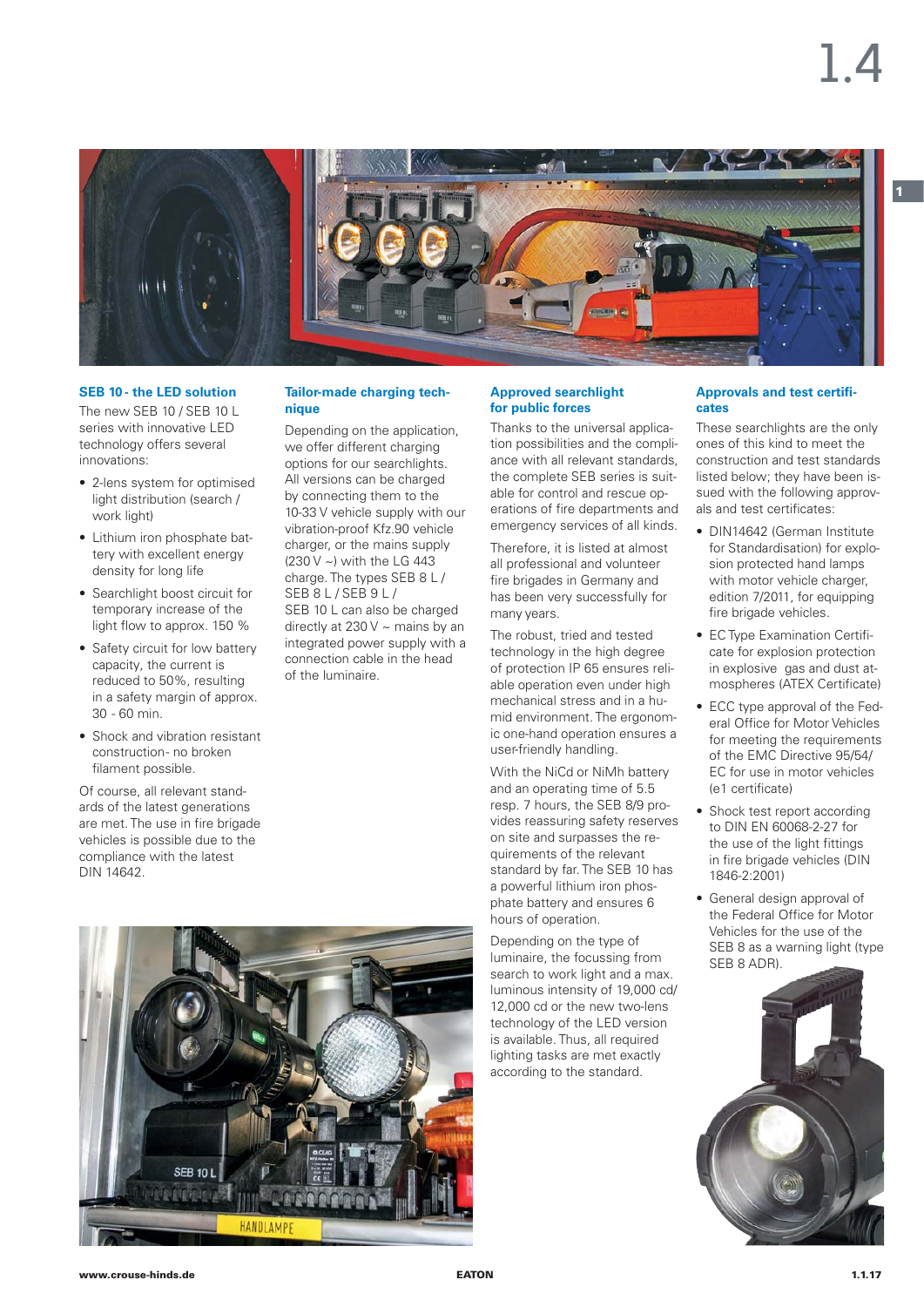$\mathbf{z}$ 

**1**

# Ordering details

Serie SEB 8 / SEB 9 / SEB 10

# **Ordering details**

| <b>Type</b>                           | Scope of delivery                                                                                                                                                           | Order unit   | Order No.      |
|---------------------------------------|-----------------------------------------------------------------------------------------------------------------------------------------------------------------------------|--------------|----------------|
| SEB 10 incl. LG 443                   | Package unit lamp SEB 10 - 1 1147 000 820<br>and LG 443 1 1540 000 443                                                                                                      | 1            | 1 1147 443 820 |
| SEB 10 incl. Motor vehicle charger 90 | Package unit lamp SEB 10 - 1 1147 000 820<br>and Vehicle charger 1 1145 000 792                                                                                             | $\mathbf{1}$ | 1 1147 792 820 |
| <b>SEB 10</b>                         | with twin-lens high power LED system<br>Lithium-Iron-Phosphate battery<br>(rechargeable with LG 443 or motor vehicle charger 90)                                            | $\mathbf{1}$ | 1 1147 000 820 |
| <b>SEB 10 L</b>                       | with twin-lens high power LED system<br>Lithium-Iron-Phosphate battery<br>(rechargeable rechargeable directly about mains lead,<br>with LG 443 or motor vehicle charger 90) | 1            | 11147000810    |
| SEB <sub>9</sub>                      | with halogen lamp with double bulb, pilot,<br>diffusing lens and battery<br>(rechargeable with LG 443 or motor vehicle charger)                                             | 1            | 1 1147 009 002 |
| SEB 9L                                | with halogen lamp with double bulb, pilot,<br>diffusing lens and battery (rechargeable directly about mains lead,<br>with LG 443 or motor vehicle charger 90)               | 1            | 1 1147 009 001 |
| SEB <sub>8</sub>                      | with halogen lamp with double bulb, pilot,<br>diffusing lens and battery<br>(rechargeable with LG 443 or motor vehicle charger)                                             |              | 1 1147 000 002 |
| SEB <sub>8L</sub>                     | with halogen lamp with double bulb, pilot,<br>diffusing lens and battery (rechargeable directly about mains lead,<br>LG 443 or motor vehicle charger 90)                    | $\mathbf{1}$ | 1 1147 000 001 |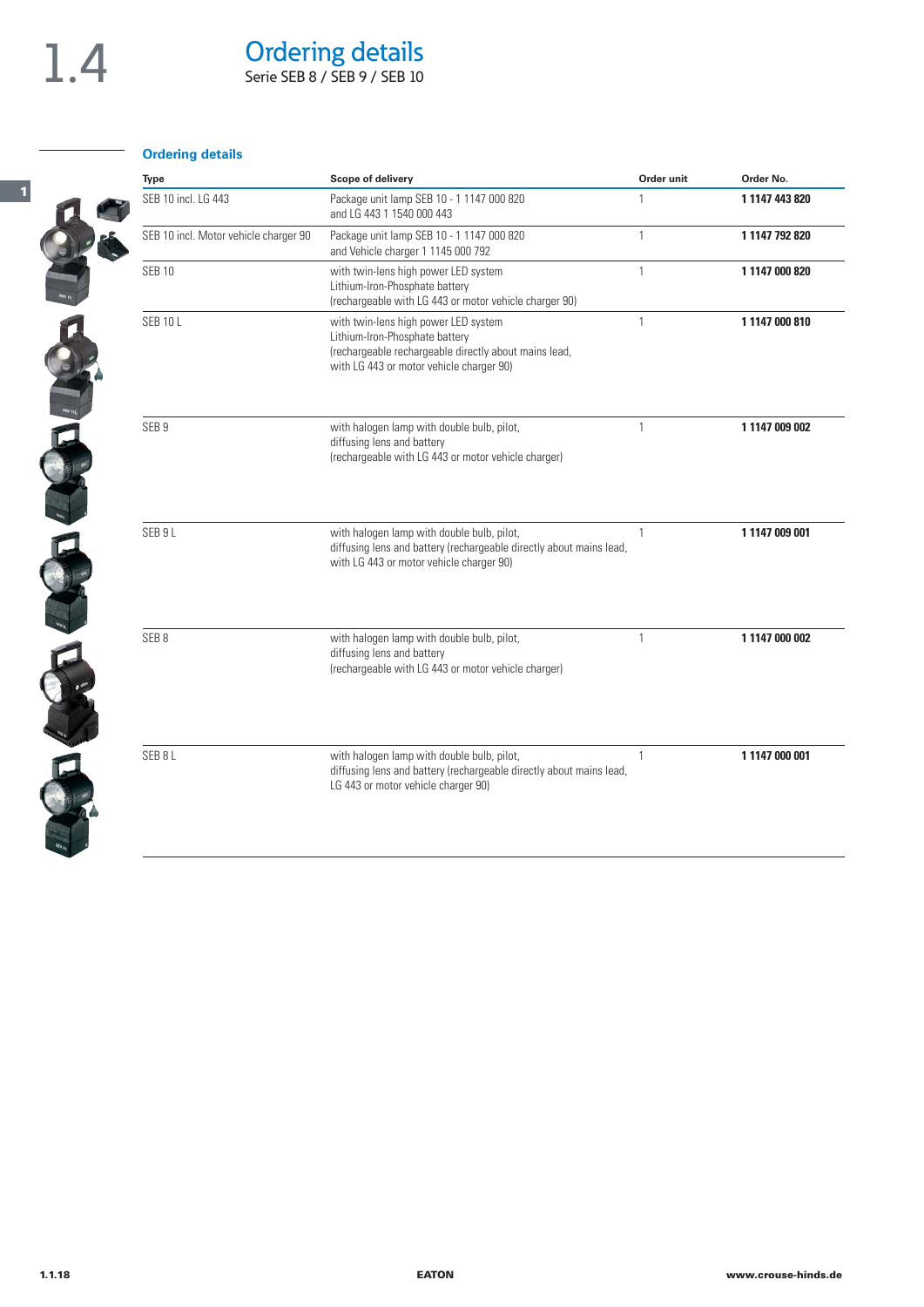# Ordering details

# Serie SEB 8 / SEB 9 / SEB 10

**1**

# CHANGE RE EN 16

Ë

| Type                                                                 | Content                            | <b>Application</b>  | Order unit   | Order No.      |
|----------------------------------------------------------------------|------------------------------------|---------------------|--------------|----------------|
| Halogen lamp with double bulb<br>5.5 V/ 5.5 W                        |                                    | for SEB 8 and SEB 9 | 1            | 1 2061 000 040 |
| Incandescent lamp 4.8 V/0.3 A<br>(pilot lamp)                        |                                    | for SEB 8/9         | 10           | 1 2041 450 000 |
| Motor vehicle charger 90                                             | Charger 10 V - 33 V DC             | for SEB 8/9/10      | 1            | 1 1145 000 792 |
| Wall bracket SW                                                      | console without charging<br>module | for SEB 8/9/10      | $\mathbf{1}$ | 1 1145 000 795 |
| LG 443                                                               | 220 V - 250 V AC                   | for SEB 8/9/10      | $\mathbf{1}$ | 1 1540 000 443 |
| Battery set<br>with LiFe P04 battery set 9.6 V/3 Ah,<br>rechargeable |                                    | for SEB 10/10L      | 1            | 2 1147 904 012 |
| Battery set<br>with NC battery 4.8 V/ 5 Ah, rechargeable             |                                    | for SEB 8/8L DIN    | $\mathbf{1}$ | 2 1147 512 000 |
| Battery set<br>with NC battery 4.8 V/ 7 Ah, rechargeable             |                                    | for SEB 8/8L        | 1            | 2 1147 701 000 |
| Battery set<br>with NiMH battery 4.8 V/ 9.5 Ah,<br>rechargeable      |                                    | for SEB 9/9L        | $\mathbf{1}$ | 2 1147 791 000 |

# **Accessories**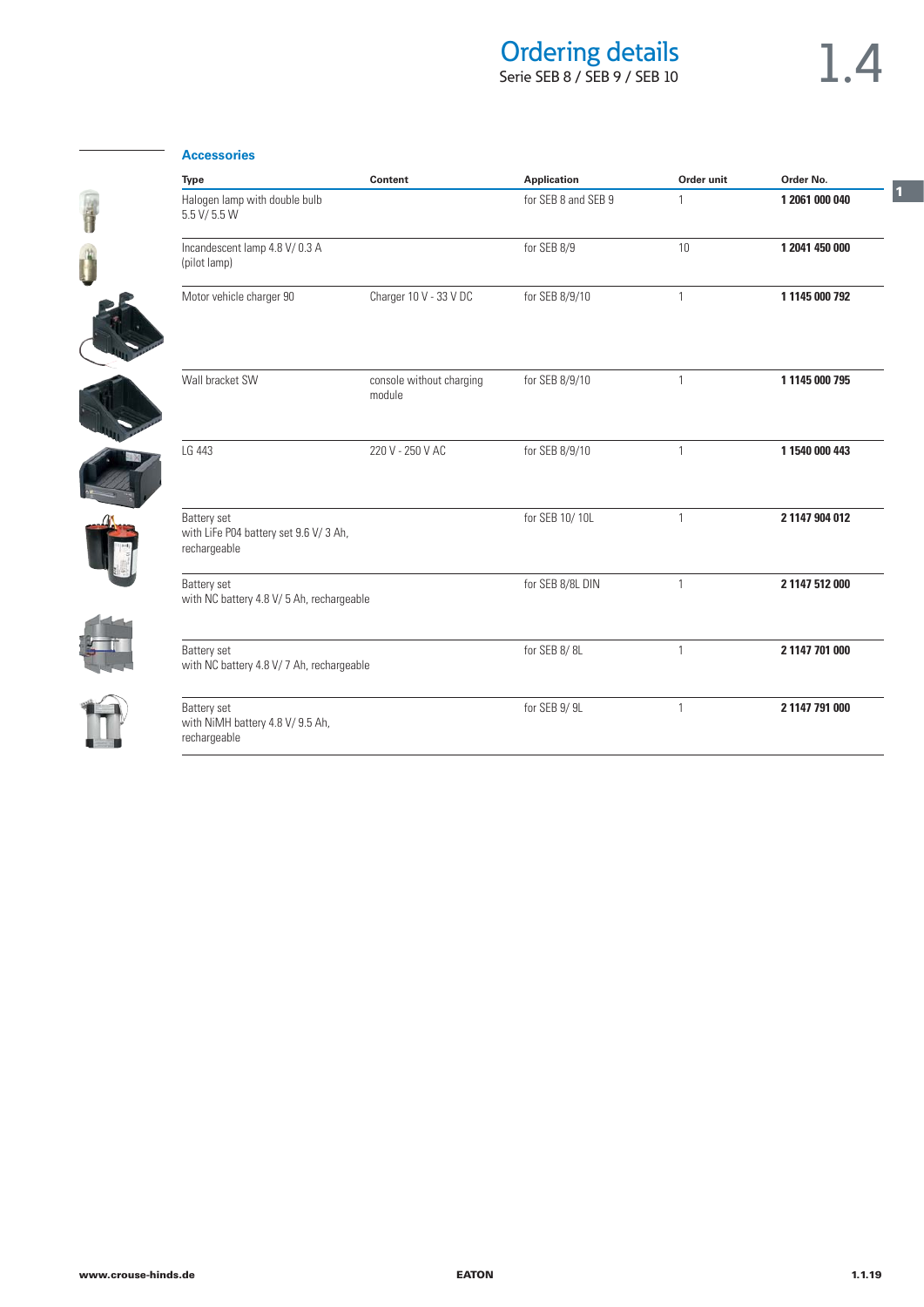# 1.4 Dimension drawing / Range-diagram /<br>Indication of residual operating time Series SEB 8 / SEB 9 / SEB 10

# **Dimension drawing SEB 8/ SEB 9/ SEB 10**



**Dimension drawing LG 443**



**Dimension drawing motor vehicle charger 90**





**Dimension drawing wall bracket SW**





## **Range-diagram SEB 10**



**Values in brackets for boost operation**

**Range-diagram SEB 9 / 8**



# **Indication of residual operating time (SEB 8 / SEB 9 only)**



Dimensions in mm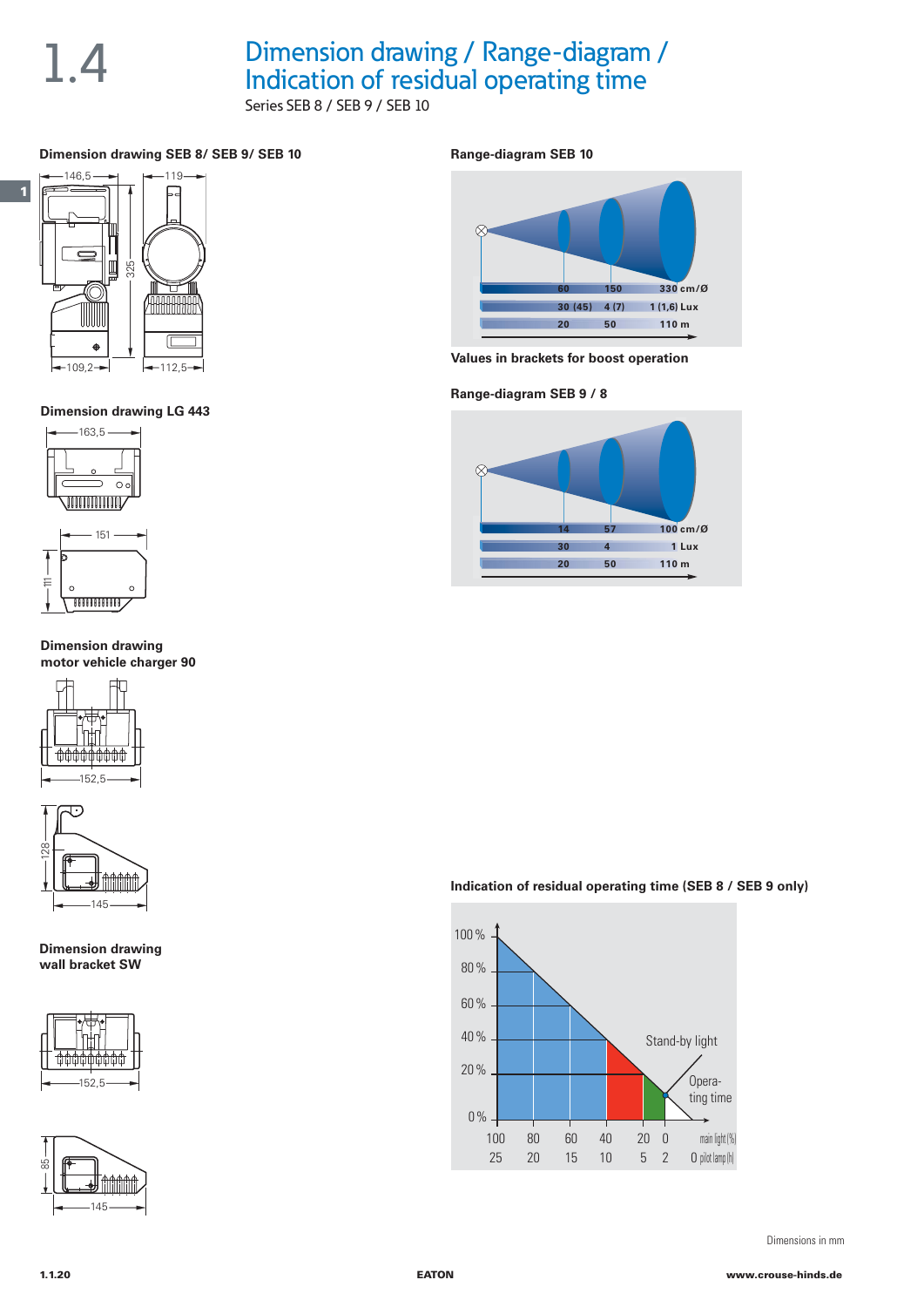**1**





|                                        | <b>SEB 10</b>                                                                                                                                                                                                     | <b>SEB 10 L</b>                                                                                                                                                                                                                             |  |
|----------------------------------------|-------------------------------------------------------------------------------------------------------------------------------------------------------------------------------------------------------------------|---------------------------------------------------------------------------------------------------------------------------------------------------------------------------------------------------------------------------------------------|--|
| <b>EC-Type Examination Certificate</b> | <b>BVS 15 ATEX E 122 X</b>                                                                                                                                                                                        | <b>BVS 15 ATEX E 122 X</b>                                                                                                                                                                                                                  |  |
| Marking accd. to 2014/34/EU            |                                                                                                                                                                                                                   | $\circ$ II 2 G Ex e ib mb IIC T4 Gb                                                                                                                                                                                                         |  |
|                                        | <b> ⑤</b> II 2 D Ex tb IIIC T85 °C Db                                                                                                                                                                             | <b> ⑤</b> II 2 D Ex tb IIIC T85 °C Db                                                                                                                                                                                                       |  |
| EC-Type approval acc. guideline        | $ e_1 $                                                                                                                                                                                                           | $\boxed{e1}$                                                                                                                                                                                                                                |  |
| 2009/19/EG<br>(EMV in vehicles)        | 058129                                                                                                                                                                                                            | 058129                                                                                                                                                                                                                                      |  |
|                                        |                                                                                                                                                                                                                   |                                                                                                                                                                                                                                             |  |
| Permissible ambient temperature        | -20 °C up to +40 °C, specified data 0 °C up to +30 °C (battery)                                                                                                                                                   | -20 °C up to +40 °C, specified data 0 °C up to +30 °C (battery)                                                                                                                                                                             |  |
| Battery                                | 9.6 V 3 Ah rechargeable LiFePO, battery                                                                                                                                                                           | 9.6 V 3 Ah rechargeable LiFePO, battery                                                                                                                                                                                                     |  |
| Rated voltage (charger)                |                                                                                                                                                                                                                   | 220 - 250 V AC                                                                                                                                                                                                                              |  |
| Frequency (charger)                    | $\overline{\phantom{a}}$                                                                                                                                                                                          | $50 - 60$ Hz                                                                                                                                                                                                                                |  |
| Charging duration                      | max. 8 h (depends on the state of charge)                                                                                                                                                                         | max. 8 h (depends on the state of charge)                                                                                                                                                                                                   |  |
| Rated operating duration (main light)  | 5.5 h up to 6 h                                                                                                                                                                                                   | 5.5 h up to 6 h                                                                                                                                                                                                                             |  |
| Switch                                 | Flashing light - Working light - OFF - Search light -<br>Boost function search light (max. 10 min)                                                                                                                | Flashing light - Working light - OFF - Search light -<br>Boost function search light (max. 10 min)                                                                                                                                          |  |
| Protection class                       | $\mathbb{H}$                                                                                                                                                                                                      | III/II                                                                                                                                                                                                                                      |  |
| Lamp / Illuminant                      | 2 high efficiency LED-Systems                                                                                                                                                                                     | 2 high efficiency LED-Systems                                                                                                                                                                                                               |  |
| Rated luminous flux                    | 230 Im (search light)/ 365 Im (search light boost function)                                                                                                                                                       | 230 Im (search light)/ 365 Im (search light boost function)                                                                                                                                                                                 |  |
| Max. luminous intensity                | 12000 cd (search light)                                                                                                                                                                                           | 12000 cd (search light)                                                                                                                                                                                                                     |  |
|                                        | 19000 cd (search light boost function)                                                                                                                                                                            | 19000 cd (search light boost function)                                                                                                                                                                                                      |  |
|                                        | 1000 cd (working light)                                                                                                                                                                                           | 1000 cd (working light)                                                                                                                                                                                                                     |  |
| Dimensions (L x W x H)                 | 325 x 119 x 146.5 mm                                                                                                                                                                                              | 325 x 119 x 146.5 mm                                                                                                                                                                                                                        |  |
| Function                               | microprocessor-controlled operating period indication,<br>capacity-dependent charge flashing light, emergency light,<br>back-up light when low capacity, rechargeable with LG 443<br>or motor vehicle charger 90) | microprocessor-controlled operating period indication,<br>capacity-dependent charge flashing light, emergency light,<br>back-up light when low capacity, rechargeable directly with mains<br>cord, with LG 443 or motor vehicle charger 90) |  |
| Enclosure colour                       | black                                                                                                                                                                                                             | black                                                                                                                                                                                                                                       |  |
| Enclosure material                     | Polyamide                                                                                                                                                                                                         | Polyamide                                                                                                                                                                                                                                   |  |
| Weight                                 | $1.55$ kg                                                                                                                                                                                                         | 2.1 kg                                                                                                                                                                                                                                      |  |
| Light aperture                         | Ø 98 mm, mineral glass                                                                                                                                                                                            | Ø 98 mm, mineral glass                                                                                                                                                                                                                      |  |
| Degree of protection accd. to EN 60529 | <b>IP66</b>                                                                                                                                                                                                       | <b>IP66</b>                                                                                                                                                                                                                                 |  |
| Scope of delivery                      | with twin-lens LED-system, battery                                                                                                                                                                                | with twin-lens LED-system, battery, internal charger unit,                                                                                                                                                                                  |  |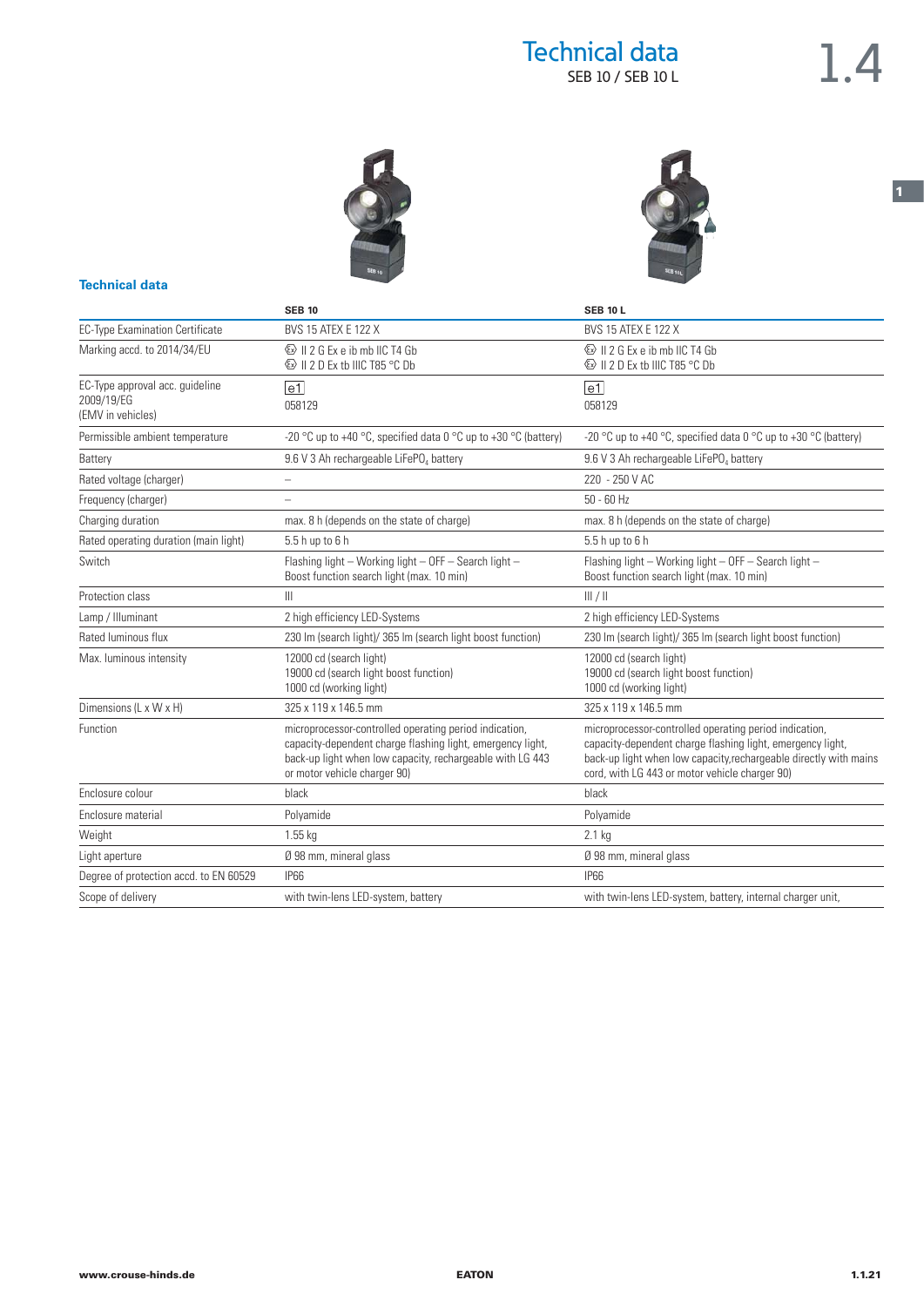**1**

# 1.4 Technical data SEB 9 / SEB 9 L



|                                                                         | SEB <sub>9</sub>                                                                                                                                                                                                                            | SEB <sub>9L</sub>                                                                                                                                                                                                                                                 |  |
|-------------------------------------------------------------------------|---------------------------------------------------------------------------------------------------------------------------------------------------------------------------------------------------------------------------------------------|-------------------------------------------------------------------------------------------------------------------------------------------------------------------------------------------------------------------------------------------------------------------|--|
| <b>EC-Type Examination Certificate</b>                                  | <b>BVS 09 ATEX E 005</b>                                                                                                                                                                                                                    | <b>BVS 08 ATEX E 116</b>                                                                                                                                                                                                                                          |  |
| EC-Type approval acc. guideline<br>2009/49/EC<br><b>EMV</b> in vehicles | $\boxed{e1}$<br>035969                                                                                                                                                                                                                      | $\boxed{e1}$<br>035969                                                                                                                                                                                                                                            |  |
| Marking accd. to 2014/34/EU                                             | <b>E</b> II 2 G Ex e ib IIC T4 Gb<br><b> ⑤</b> II 2 D Ex tb IIIC T85 °C Db                                                                                                                                                                  | <b>E</b> II 2 G Ex e ib IIC T4 Gb<br><b> ⑤</b> II 2 D Ex tb IIIC T85 °C Db                                                                                                                                                                                        |  |
| Permissible ambient temperature                                         | -20 °C up to +40 °C, specified data 0 °C up to +30 °C (battery)                                                                                                                                                                             | -20 °C up to +40 °C, specified data 0 °C up to +30 °C (battery)                                                                                                                                                                                                   |  |
| Battery                                                                 | 4.8 V/ 9.0 Ah rechargeable NiMH battery                                                                                                                                                                                                     | 4.8 V/ 9.0 Ah rechargeable NiMH battery                                                                                                                                                                                                                           |  |
| Rated voltage (charger)                                                 | $\overline{\phantom{0}}$                                                                                                                                                                                                                    | 230 V AC                                                                                                                                                                                                                                                          |  |
| Frequency (charger)                                                     |                                                                                                                                                                                                                                             | $50 - 60$ Hz                                                                                                                                                                                                                                                      |  |
| Charging duration                                                       | max. 14 h (dep. on the state of charge)                                                                                                                                                                                                     | max. 14 h (dep. on the state of charge)                                                                                                                                                                                                                           |  |
| Rated operating duration (main light)                                   | 7 h                                                                                                                                                                                                                                         | 7 <sub>h</sub>                                                                                                                                                                                                                                                    |  |
| Switch                                                                  | Service - pilot lamp - OFF - main light - signal light                                                                                                                                                                                      | Service - pilot lamp - OFF - main light - signal light                                                                                                                                                                                                            |  |
| Protection class                                                        | Ш                                                                                                                                                                                                                                           | /                                                                                                                                                                                                                                                                 |  |
| Lamp / Illuminant                                                       | 5.5 V / 5.5 W halogen lamp with double bulb                                                                                                                                                                                                 | 5.5 V / 5.5 W halogen lamp with double bulb                                                                                                                                                                                                                       |  |
| Rated luminous flux                                                     | approx. 100 lm                                                                                                                                                                                                                              | approx. 100 lm                                                                                                                                                                                                                                                    |  |
| Lamp cap                                                                | <b>BA 15d</b>                                                                                                                                                                                                                               | <b>BA 15d</b>                                                                                                                                                                                                                                                     |  |
| Lamp cap pilot lamp                                                     | BA <sub>9s</sub>                                                                                                                                                                                                                            | BA <sub>9s</sub>                                                                                                                                                                                                                                                  |  |
| Max. luminous intensity                                                 | 15000 cd                                                                                                                                                                                                                                    | 15000 cd                                                                                                                                                                                                                                                          |  |
| Pilot lamp                                                              | 4.8 V/0.3 A                                                                                                                                                                                                                                 | 4.8 V/0.3 A                                                                                                                                                                                                                                                       |  |
| Dimensions (L x W x H)                                                  | 325 x 119 x 146.5 mm                                                                                                                                                                                                                        | 325 x 119 x 146.5 mm                                                                                                                                                                                                                                              |  |
| Function                                                                | microprocessor-controlled operating period indication,<br>capacity-dependent charge flashing light, emergency light,<br>switching for standby light or in case of broken filament, (re-<br>chargeable with LG 443 or motor vehicle charger) | microprocessor-controlled operating period indication,<br>capacity-dependent charge flashing light, emergency light,<br>switching for standby light or in case of broken filament,<br>internal charger unit, rechargeable with LG 443 or motor vehicle<br>charger |  |
| Enclosure colour                                                        | black                                                                                                                                                                                                                                       | black                                                                                                                                                                                                                                                             |  |
| Enclosure material                                                      | Polyamide                                                                                                                                                                                                                                   | Polyamide                                                                                                                                                                                                                                                         |  |
| Weight                                                                  | 1.9 <sub>kg</sub>                                                                                                                                                                                                                           | $2.2$ kg                                                                                                                                                                                                                                                          |  |
| Light aperture                                                          | Ø 98 mm, mineral glass                                                                                                                                                                                                                      | Ø 98 mm, mineral glass                                                                                                                                                                                                                                            |  |
| Degree of protection accd. to EN 60529                                  | IP <sub>65</sub>                                                                                                                                                                                                                            | <b>IP65</b>                                                                                                                                                                                                                                                       |  |
| Scope of delivery                                                       | with halogen lamp with double bulb, pilot,<br>diffusing lens and battery                                                                                                                                                                    | with halogen lamp with double bulb, pilot,<br>diffusing lens and battery, internal charger unit,                                                                                                                                                                  |  |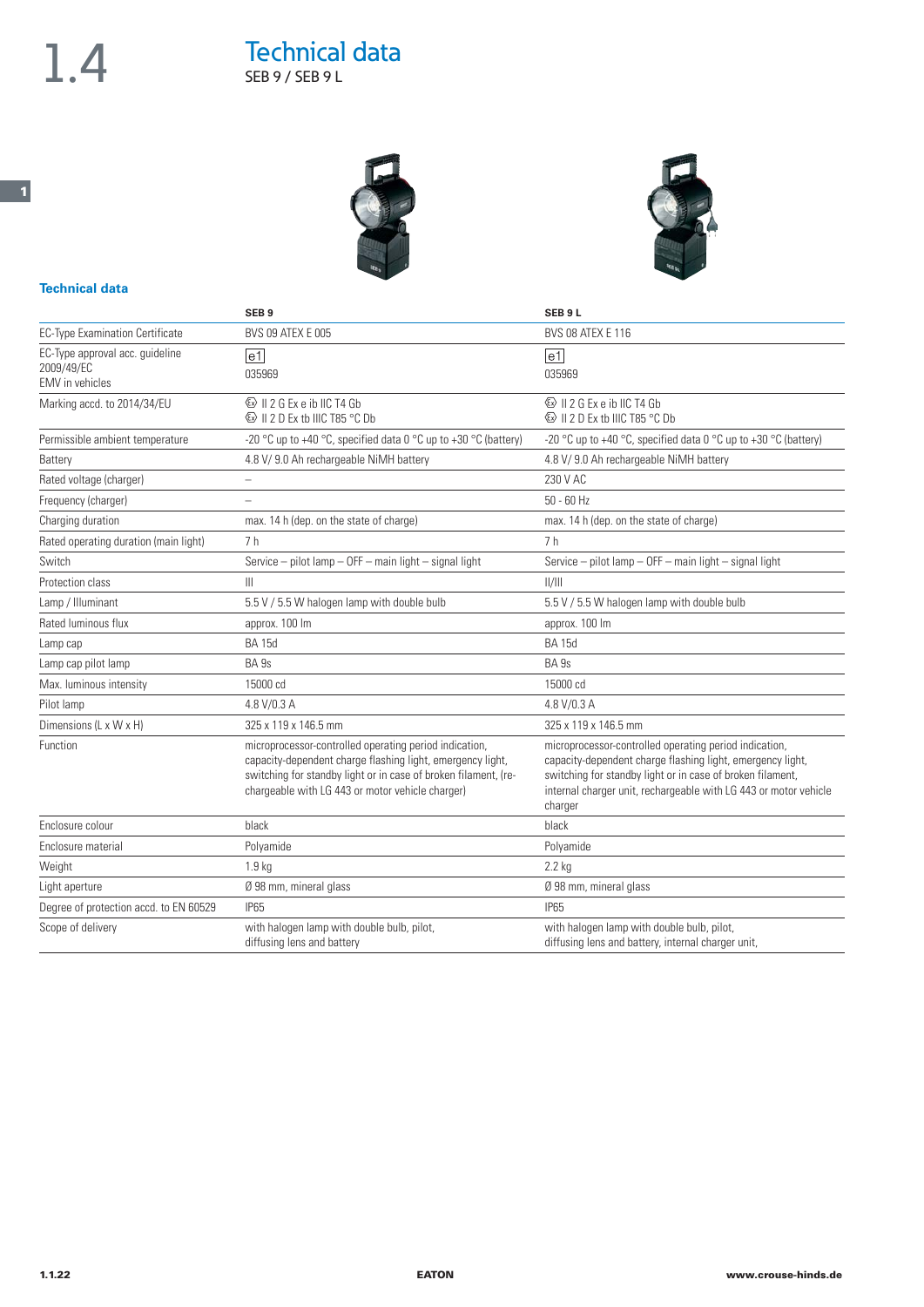**1**





|                                        | SEB <sub>8</sub>                                                                                                                                                                                                                            | SEB <sub>8L</sub>                                                                                                                                                                                                                                                 |  |
|----------------------------------------|---------------------------------------------------------------------------------------------------------------------------------------------------------------------------------------------------------------------------------------------|-------------------------------------------------------------------------------------------------------------------------------------------------------------------------------------------------------------------------------------------------------------------|--|
| <b>EC-Type Examination Certificate</b> | <b>BVS 08 ATEX E 116</b>                                                                                                                                                                                                                    | <b>BVS 08 ATEX E 116</b>                                                                                                                                                                                                                                          |  |
| EC-Type approval acc. guideline        | $ e_1 $                                                                                                                                                                                                                                     | e1                                                                                                                                                                                                                                                                |  |
| 2009/19/EG<br>(EMV in vehicles)        | 035969                                                                                                                                                                                                                                      | 035969                                                                                                                                                                                                                                                            |  |
| Marking accd. to 2014/34/EU            | $\circ$ II 2 G Ex e ib IIC T4 Gb<br><b> ⑤</b> II 2 D Ex tb IIIC T85 °C Db                                                                                                                                                                   | $\circ$ II 2 G Ex e ib IIC T4 Gb<br>Se II 2 D Ex th IIIC T85 °C Dh                                                                                                                                                                                                |  |
|                                        |                                                                                                                                                                                                                                             |                                                                                                                                                                                                                                                                   |  |
| Permissible ambient temperature        | -20 °C up to +40 °C, specified data 0 °C up to +30 °C (battery)                                                                                                                                                                             | -20 °C up to +40 °C, specified data 0 °C up to +30 °C (battery)                                                                                                                                                                                                   |  |
| Battery                                | 4.8 V/7 Ah rechargeable NC battery                                                                                                                                                                                                          | 4.8 V/7 Ah rechargeable NC battery                                                                                                                                                                                                                                |  |
| Rated voltage (charger)                | $\overline{\phantom{0}}$                                                                                                                                                                                                                    | 230 V AC                                                                                                                                                                                                                                                          |  |
| Frequency (charger)                    |                                                                                                                                                                                                                                             | $50 - 60$ Hz                                                                                                                                                                                                                                                      |  |
| Charging duration                      | max. 14 h (dep. on the state of charge)                                                                                                                                                                                                     | max. 14 h (dep. on the state of charge)                                                                                                                                                                                                                           |  |
| Rated operating duration (main light)  | 5.5h                                                                                                                                                                                                                                        | 5.5h                                                                                                                                                                                                                                                              |  |
| Switch                                 | Service - pilot lamp - OFF - main light - signal light                                                                                                                                                                                      | Service - pilot lamp - OFF - main light - signal light                                                                                                                                                                                                            |  |
| Protection class                       | Ш                                                                                                                                                                                                                                           | /                                                                                                                                                                                                                                                                 |  |
| Lamp / Illuminant                      | 5.5 V / 5.5 W halogen lamp with double bulb                                                                                                                                                                                                 | 5.5 V / 5.5 W halogen lamp with double bulb                                                                                                                                                                                                                       |  |
| Rated luminous flux                    | approx. 100 lm                                                                                                                                                                                                                              | approx. 100 lm                                                                                                                                                                                                                                                    |  |
| Lamp cap                               | <b>BA 15d</b>                                                                                                                                                                                                                               | <b>BA 15d</b>                                                                                                                                                                                                                                                     |  |
| Lamp cap pilot lamp                    | BA 9s                                                                                                                                                                                                                                       | BA <sub>9s</sub>                                                                                                                                                                                                                                                  |  |
| Max. luminous intensity                | 15000 cd                                                                                                                                                                                                                                    | 15000 cd                                                                                                                                                                                                                                                          |  |
| Pilot lamp                             | 4.8 V/0.3 A                                                                                                                                                                                                                                 | 4.8 V/0.3 A                                                                                                                                                                                                                                                       |  |
| Dimensions (L x W x H)                 | 325 x 119 x 146.5 mm                                                                                                                                                                                                                        | 325 x 119 x 146.5 mm                                                                                                                                                                                                                                              |  |
| Function                               | microprocessor-controlled operating period indication,<br>capacity-dependent charge flashing light, emergency light,<br>switching for standby light or in case of broken filament, (re-<br>chargeable with LG 443 or motor vehicle charger) | microprocessor-controlled operating period indication,<br>capacity-dependent charge flashing light, emergency light,<br>switching for standby light or in case of broken filament,<br>internal charger unit, rechargeable with LG 443 or motor vehicle<br>charger |  |
| Enclosure colour                       | black                                                                                                                                                                                                                                       | black                                                                                                                                                                                                                                                             |  |
| Enclosure material                     | Polyamide                                                                                                                                                                                                                                   | Polyamide                                                                                                                                                                                                                                                         |  |
| Weight                                 | $2.2$ kg                                                                                                                                                                                                                                    | $2.5$ kg                                                                                                                                                                                                                                                          |  |
| Light aperture                         | Ø 98 mm, mineral glass                                                                                                                                                                                                                      | Ø 98 mm, mineral glass                                                                                                                                                                                                                                            |  |
| Degree of protection accd. to EN 60529 | <b>IP65</b>                                                                                                                                                                                                                                 | <b>IP65</b>                                                                                                                                                                                                                                                       |  |
| Scope of delivery                      | with halogen lamp with double bulb, pilot,<br>diffusing lens and battery                                                                                                                                                                    | with halogen lamp with double bulb, pilot,<br>diffusing lens and battery, internal charger unit,                                                                                                                                                                  |  |